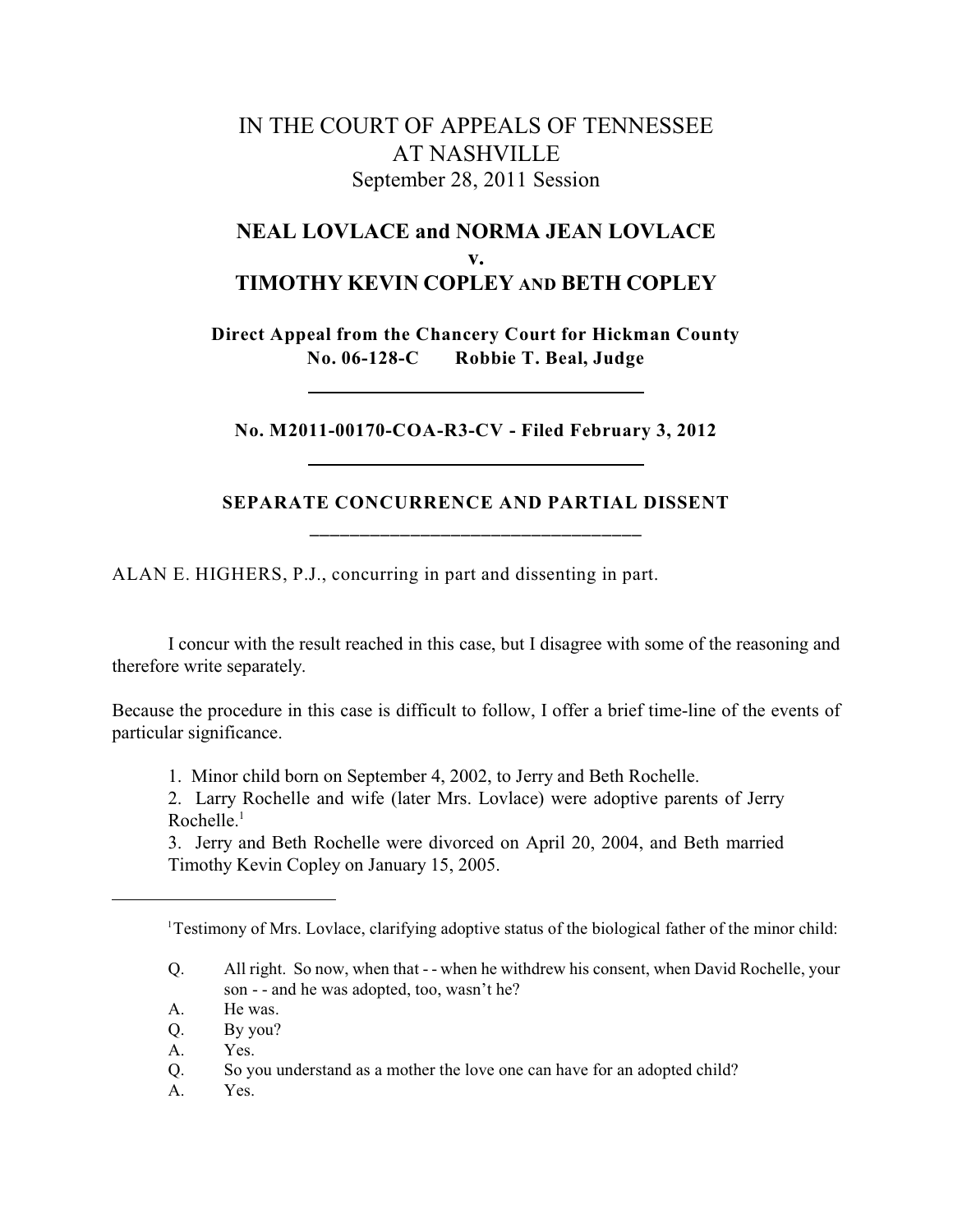4. Mr. Copley attempted to adopt the minor child. Jerry Rochelle, the biological father, consented but then withdrew his consent in January 2006.

5. Mrs. Copley terminated contact between the Lovlaces and the minor child in February 2006.

6. The Lovlaces filed a petition for grandparent visitation on April 24, 2006.

7. An "Agreed Order" was entered on May 15, 2006, providing for grandparent visitation.

8. Mr. Copley adopted the minor child on March 24, 2009. The order provided that the adoption did not alter or modify grandparent visitation rights.

9. The Lovlaces filed a petition for contempt and to modify their visitation order on March 9, 2009.

10. The Copleys sought to suspend or terminate the Lovlaces' visitation with the minor child.

There are numerous other proceedings and events in the record, but these are the primary facts leading to this controversy.

Although there are issues pertaining to contempt and attorney fees, the underlying issue is whether grandparent visitation should be permitted and the standard to be applied in a petition to modify by the grandparents. I agree with Judge Stafford's disposition of the issues pertaining to contempt and attorney fees.

Judge Stafford finds the Lovlaces are grandparents for purposes of the Grandparent Visitation Statute. I agree.

Judge Stafford finds that the "Agreed Order" is valid notwithstanding the subsequent adoption of the minor child. I agree.

Judge Stafford vacates and remands the matter for further consideration. I agree.

Judge Stafford holds that the same standard applies to the grandparents' petition to modify that would apply in an initial proceeding to grant visitation to the grandparents, namely, they must *again* show substantial harm to the child for failure to grant visitation. I disagree. They have crossed that threshold and they are not required to cross it over and over each time they seek to modify visitation.

Judge Stafford states: "Because Tennessee has a statute that specifically allows for grandparent visitation and provides us the standard to be used in making that determination, we conclude that the statute does not limit that standard only to the initial visitation determination; *we concede that there is no statutory standard for a subsequent request to modify grandparent visitation*." (Emphasis supplied). This statement, of course, is inconsistent. If there is "no statutory standard" for a petition to modify, then it is fruitless to argue that the statute "does not limit that standard only to the initial visitation determination." If the statute does not speak to it, the statute does not speak to it.